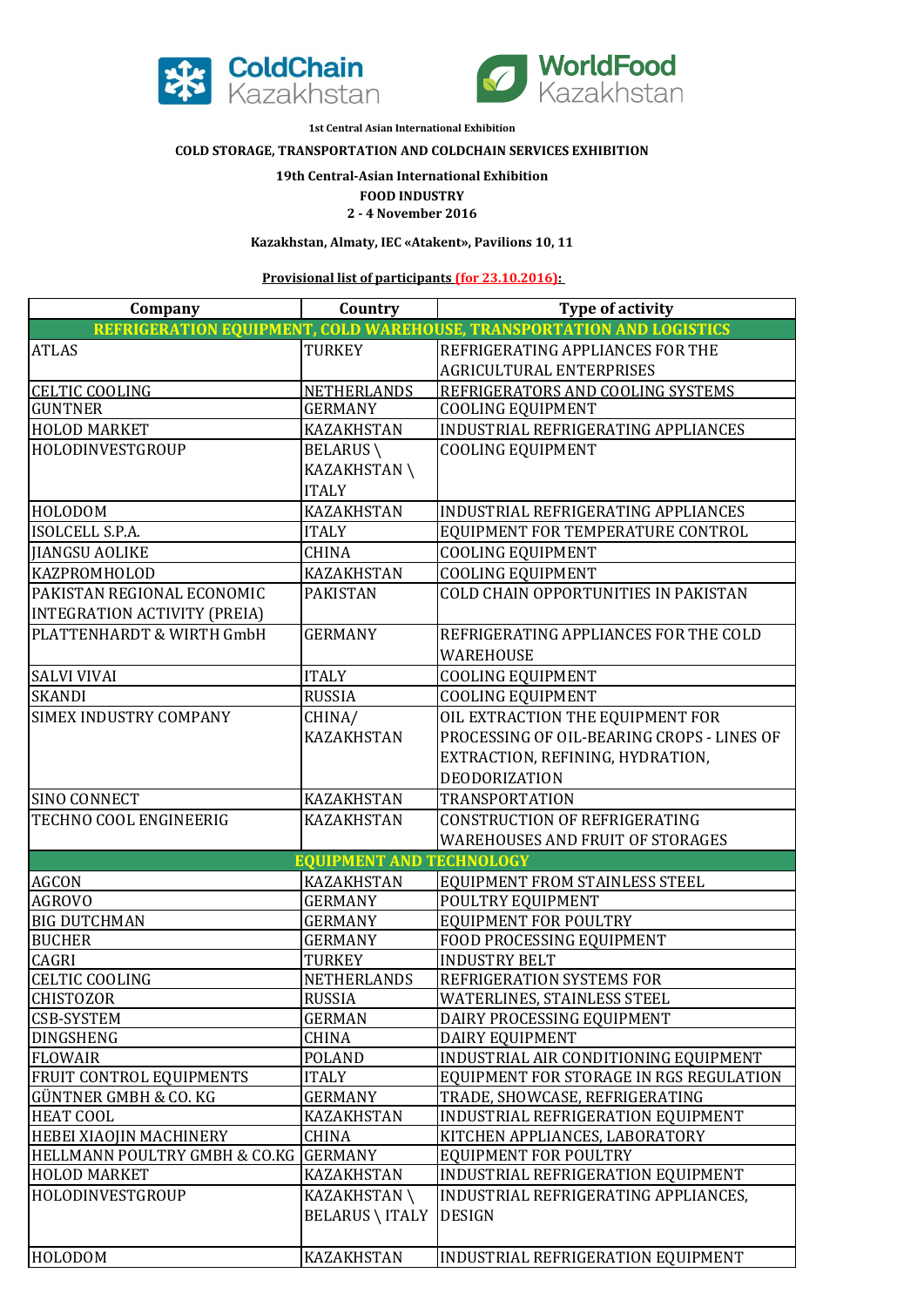| <b>INDEX 6</b>                          | <b>BULGARIA</b>    | <b>FOOD PACKAGING</b>                    |
|-----------------------------------------|--------------------|------------------------------------------|
| <b>JAF PARTNERS</b>                     | <b>KAZAKHSTAN</b>  | SERVICE OF BAKERY EQUIPMENT              |
| <b>JIANGSU AOLIKE</b>                   | <b>CHINA</b>       | <b>COOLING EQUIPMENT</b>                 |
| <b>ITALSERVICE ENGINEERING</b>          | <b>RUSSIA</b>      | POURING EQUIPMENT                        |
| KAZPROMHOLOD                            | KAZAKHSTAN/        | <b>COOLING EQUIPMENT</b>                 |
|                                         | <b>TURKEY</b>      |                                          |
|                                         |                    |                                          |
| <b>KENHUA FOODSTUFF MACHINERY</b>       | <b>CHINA</b>       | MULTIFUNCTIONAL WATER PRODUCTION LINES   |
| <b>INDUSTRY &amp; COMMERCE CO., LTD</b> |                    |                                          |
| <b>LAGARDE AUTOCLAVES</b>               | <b>FRANCE</b>      | <b>AUTOCLAVES</b>                        |
| <b>LARMAX</b>                           | KAZAKHSTAN\        | <b>ENGENEERING</b>                       |
|                                         | NETHERLANDS\       |                                          |
|                                         | <b>FRANCE</b>      |                                          |
| MAKIZ-URAL (IP PRISYAJNII)              | <b>RUSSIA</b>      | FOOD INDUSTRY EQUIPMENT                  |
| <b>MAREL STORK</b>                      | <b>NETHERLANDS</b> | POULTRY AND MEAT PROCESSING              |
| MFT SRL MORRONE FOOD TECH               | <b>ITALY</b>       | FRUIT AND VEGETABLE PROCESSING LINES     |
| <b>NEOSTRIM</b>                         | <b>KAZAKHSTAN</b>  | SOLUTIONS FOR FLOOR COVERING             |
| PET TECHNOLOGIES                        | <b>UKRAINE</b>     | EQUIPMENT FOR BOTTLING                   |
| PLATTENHARDT+WIRTH GMBH                 | <b>GERMAN</b>      | <b>COLD STORAGE EQUIPMENT</b>            |
| <b>POLYSTO</b>                          | <b>BELGIUM</b>     | DECISIONS ON RESPECT FOR STANDARDS OF    |
|                                         |                    | <b>HYGIENE</b>                           |
| PROTEMOL                                | <b>RUSSIA</b>      | MILK PROCESSING EQUIPMENT                |
| <b>PSS SVIDNIK</b>                      | <b>SLOVENIA</b>    | MEAT PROCESSING EQUIPMENT                |
| <b>REMIN</b>                            | <b>BULGARIA</b>    | DAIRY EQUIPMENT                          |
| <b>SAFE FOODS CORP</b>                  | <b>USA</b>         | SERVICE AND TECHNOLOGIES FOR THE FOOD    |
|                                         |                    | <b>INDUSTRY</b>                          |
| <b>SALMET</b>                           | <b>GERMANY</b>     | MEAT-PROCESSING EQUIPMENT                |
| <b>SALVI VIVAI</b>                      | <b>ITALY</b>       | REFRIGERATING APPLIANCES                 |
| <b>SEALD AIR</b>                        | <b>RUSSIA</b>      | POURING EQUIPMENT                        |
| <b>SKANDI</b>                           | <b>RUSSIA</b>      | <b>COOLING EQUIPMENT</b>                 |
| <b>SRERIFLOW</b>                        | <b>FRANCE</b>      | <b>AUTOCLAVES</b>                        |
| SUZHOU JIAHE FOODS INDUSTRY CO.,        | <b>CHINA</b>       | EQUIPMENT FOR COFFEE FACTORIES           |
| LTD.                                    |                    |                                          |
| <b>TERMO-PAK</b>                        | <b>UKRAINE</b>     | EQUIPMENT FOR BOTTLING                   |
| <b>TIPPER TIE</b>                       | <b>GERMANY</b>     | PROCESSING AND PACKING EQUIPMENT         |
| TIDECOM TECHNOLOGY CO.,LTD              | <b>CHINA</b>       | PROCESSING EQUIPMENT                     |
| TUBES INTERNATIONAL                     | KAZAKHSTAN /       | SLEEVES, FITTINGS, PNEUMATIC             |
|                                         | <b>POLAND</b>      |                                          |
| <b>UNITEC Spa</b>                       | <b>ITALY</b>       | CALIBRATION, SORTING AND PACKAGING       |
|                                         |                    | SYSTEMS FOR FRUITS AND VEGETABLES        |
|                                         | <b>GERMANY</b>     |                                          |
| <b>VULCASCOT GMBH</b>                   |                    | EQUIPMENT FOR PRODUCTION OF ALCOHOLIC    |
|                                         |                    | BEVERAGES (BEER, WINE, SPARKLING WINE)   |
|                                         |                    |                                          |
| <b>ZHENGZHOU DINGSHENG MACHINE</b>      | <b>CHINA</b>       | OIL PROCESSING EQUIPMENT                 |
| MANUFACTURING CO., LTD                  |                    |                                          |
|                                         |                    |                                          |
|                                         | <b>BAKERY</b>      |                                          |
| <b>3C CORPORATION</b>                   | <b>SOUTH KOREA</b> | <b>INGREDIENTS FOR BREAD BAKING</b>      |
| <b>AYDIGO</b>                           | <b>RUSSIA</b>      | <b>INGREDIENTS FOR BREAD BAKING</b>      |
| <b>BAKELS AROMATIC</b>                  | <b>SWEDEN</b>      | <b>INGREDIENTS FOR BREAD BAKING</b>      |
|                                         |                    |                                          |
| DIOSNA DIERKS & SÖHNE                   | <b>GERMANY</b>     | <b>BAKERS' MACHINERY</b>                 |
| <b>FAVORIT TECHNO</b>                   | <b>KAZAKHSTAN</b>  | BAKERY, CONFECTIONERY EQUIPMENT          |
| <b>GOSTOL</b>                           | <b>SLOVENIA</b>    | <b>BAKERY EQUIPMENT</b>                  |
| <b>JAF PARTNERS</b>                     | <b>KAZAKHSTAN</b>  | SERVICE OF BAKERY EQUIPMENT              |
| MAKIZ-URAL (IP PRISYAJNII)              | <b>RUSSIA</b>      | <b>BAKERY EQUIPMENT</b>                  |
| <b>MIWE</b>                             | <b>GERMANY</b>     | <b>BAKERY EQUIPMENT</b>                  |
| <b>NEOS INGREDIENTS</b>                 | <b>RUSSIA</b>      | <b>INGREDIENTS FOR BAKERY PRODUCTION</b> |
| <b>NOVAKART</b>                         | <b>RUSSIA</b>      | <b>BAKERY PACKAGING</b>                  |
| <b>VANDELIS BVBA</b>                    | <b>BELGIUM</b>     | <b>INGREDIENTS FOR CONFECTIONERY AND</b> |
|                                         |                    | <b>BAKERY</b>                            |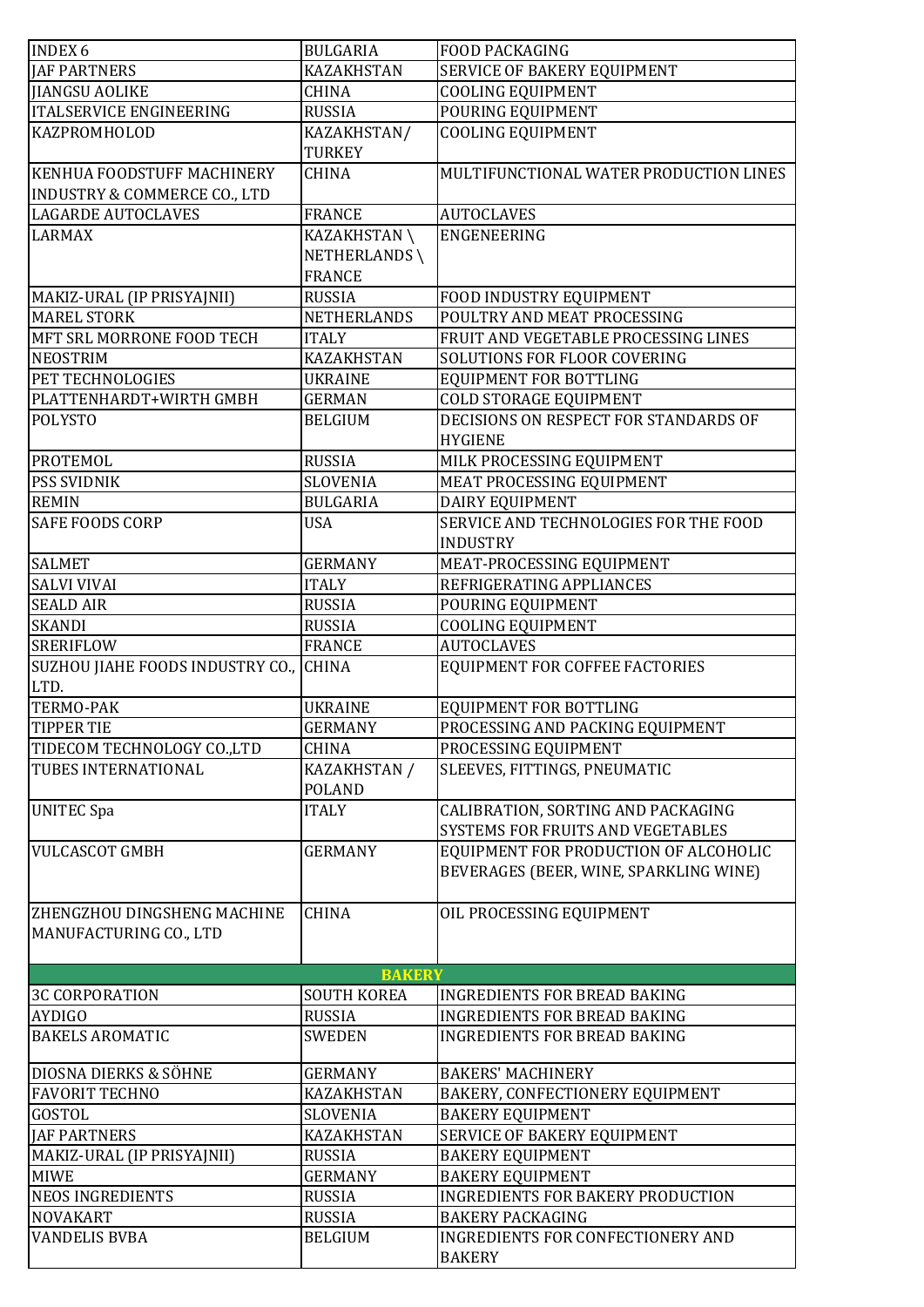| <b>VERNYY HLEB</b>                | <b>KAZAKHSTAN</b>                    | CONSULTING IN BAKERY PRODUCTION           |
|-----------------------------------|--------------------------------------|-------------------------------------------|
| <b>VOSHOD</b>                     | <b>RUSSIA</b>                        | <b>BAKERY EQUIPMENT</b>                   |
| <b>PAKNAR COMPANY</b>             | <b>KAZAKHSTAN</b>                    | <b>YEASTS</b>                             |
|                                   | PACKAGING, TARE, LABEL               |                                           |
| <b>ADANAZ</b>                     | <b>KAZAKHSTAN</b>                    | <b>PAPER BAGS</b>                         |
| <b>ALIANCE</b>                    | <b>RUSSIA</b>                        | <b>LABEL</b>                              |
| <b>ALMATYSTEKLO</b>               | <b>KAZAKHSTAN</b>                    | <b>GLASS TARA</b>                         |
| <b>AGROVO</b>                     | <b>GERMANY</b>                       | EGGS PACKAGING, CONVEYER BELTS            |
| <b>BARLOPLAST</b>                 | <b>TURKEY</b>                        | PACKAGING EQUIPMENT                       |
| <b>CHAOAN COUNTY ANBU HUIYANG</b> | <b>CHINA</b>                         | <b>PACKAGING</b>                          |
| PLASTIC & PAPER FACTORY           |                                      |                                           |
| <b>CONSTANTIA FLEXIBLES</b>       | <b>UAE</b>                           | FLEXIBLE PACKAGING                        |
| <b>ELOPAK</b>                     | <b>RUSSIA</b>                        | PACKAGING DECISIONS FOR LIQUID AND        |
| <b>FRUMAK</b>                     | TURKEY                               | PACKAGING EQUIPMENT                       |
|                                   |                                      |                                           |
| <b>GREEN PACK</b>                 | KAZAKHSTAN                           | PAPER PACKAGING                           |
| <b>HOLOGRATE</b>                  | <b>RUSSIA</b>                        | HOLOGRAM                                  |
| <b>INDEX 6</b>                    | <b>BULGARIA</b>                      | PACKAGING EQUIPMENT                       |
| INTERMULTISERVICE                 | <b>KAZAKHSTAN</b>                    | GOFRO MATERIALS AND PACKAGING             |
| <b>IXAPACK</b>                    | <b>KAZAKHSTAN</b>                    | PACKAGING EQUIPMENT                       |
| <b>JM PACK</b>                    | <b>RUSSIA</b>                        | PORFUM PACKAGING                          |
| <b>KAZBIOLIFE</b>                 | KAZAKHSTAN                           | <b>GOFRA PACKAGING</b>                    |
| <b>KAZPOLYFRAPH</b>               | <b>KAZAKHSTAN</b>                    | CARDBOARD PACKAGE, PURE-PACK              |
| <b>KHS GmbH</b>                   | <b>GERMAN</b>                        | FILLING AND PACKAGING EQUIPMENT           |
| KIFATO-MK                         | <b>KAZAKHSTAN</b>                    | BASKETS, SHELVING EQUIPMENT               |
| <b>KOSSPETSTORG</b>               | <b>KAZAKHSTAN</b>                    | THERMOCONTRACTABLE PACKAGONG              |
|                                   | <b>AUSTRIA</b>                       |                                           |
| <b>LOGOS</b>                      | <b>KAZAKHSTAN</b>                    | FILMS, PACKAGING                          |
| MAGOL                             | <b>BELARUS</b>                       | THE METAL SCREWING-UP COVERS              |
| <b>MISSP</b>                      | <b>RUSSIA</b>                        | PET                                       |
| MULTIVAC                          | <b>GERMANY</b>                       | PACKAGING EQUIPMENT                       |
| <b>NEO-PACK</b>                   | <b>RUSSIA</b>                        | <b>FLEXIBLE PACKAGING</b>                 |
| <b>NOVAKART</b>                   | <b>RUSSIA</b>                        | <b>BAKERY PAKAGING</b>                    |
| ORANGE-TECHNIKA                   | <b>RUSSIA</b>                        | PACKAGING MACHINES                        |
| PET TECHNOLOGIES                  | <b>UKRAINE</b>                       | PET                                       |
| <b>POLYPACK</b>                   | <b>KAZAKHSTAN</b>                    | <b>PAPER BAGS</b>                         |
| PRODUCTION POLYMERIC COMPANY      | <b>RUSSIA</b>                        | PACKING, CONTAINER, LABEL                 |
|                                   |                                      |                                           |
| SHAGHAI VISTA PACKAGING CO, LTD   | <b>CHINA</b>                         | <b>BOTTLES</b>                            |
|                                   |                                      |                                           |
| SIGNAL-PAK                        | <b>RUSSIA</b>                        | PACKAGING MACHINES                        |
| <b>TABEYA</b>                     | <b>KAZAKHSTAN</b>                    | DISPOSABLE TABLEWARE                      |
| <b>TECO</b>                       | <b>ITALY</b>                         | CORRUGATED CARDBOARD IN THE FRUIT AND     |
| TERMO-PAK                         | <b>UKRAINE</b>                       | PACKAGING EQUIPMENT                       |
|                                   |                                      |                                           |
| <b>TIPPER TIE</b>                 | <b>GERMANY</b>                       | PACKAGING EQUIPMENT                       |
| <b>VELTEKO</b>                    | <b>CZECH REPUBLIC</b>                | PACKAGING EQUIPMENT                       |
|                                   |                                      |                                           |
| <b>UNITEC Spa</b>                 | <b>ITALY</b>                         | SYSTEMS OF CALIBRATION, SORTING AND       |
| <b>WENZHOU JIALILONG PACKING</b>  | <b>CHINA</b>                         | FLEXIBLE PACKAGING, UPAKVOKA FOR CANDIES, |
| CO.,LTD                           |                                      | THE CHEWING GUM                           |
| ZAVOD ALYOSHINA                   | <b>RUSSIA</b>                        | GOFRO MATERIALS AND PACKAGING             |
|                                   | <b>FOOD, ALCOHOL AND SOFT DRINKS</b> |                                           |
| <b>3C CORPORATION</b>             | <b>SOUTH KOREA</b>                   | POWDERED MILK, SOY MILK, CREAM, HAYMILKI  |
| <b>ADARA TRADING HOUSE</b>        | <b>RUSSIA</b>                        | CONFECTIONERY PRODUCTION                  |
| ADITYA TRADING COMPANY            | <b>INDIA</b>                         | <b>TEA</b>                                |
| <b>ACETIFICIO M. DENIGRIS</b>     | <b>ITALY</b>                         | <b>VINEGAR</b>                            |
| ALTAY-SELIGOR                     | <b>RUSSIA</b>                        | <b>BALMS, SOFT DRINKS</b>                 |
|                                   |                                      |                                           |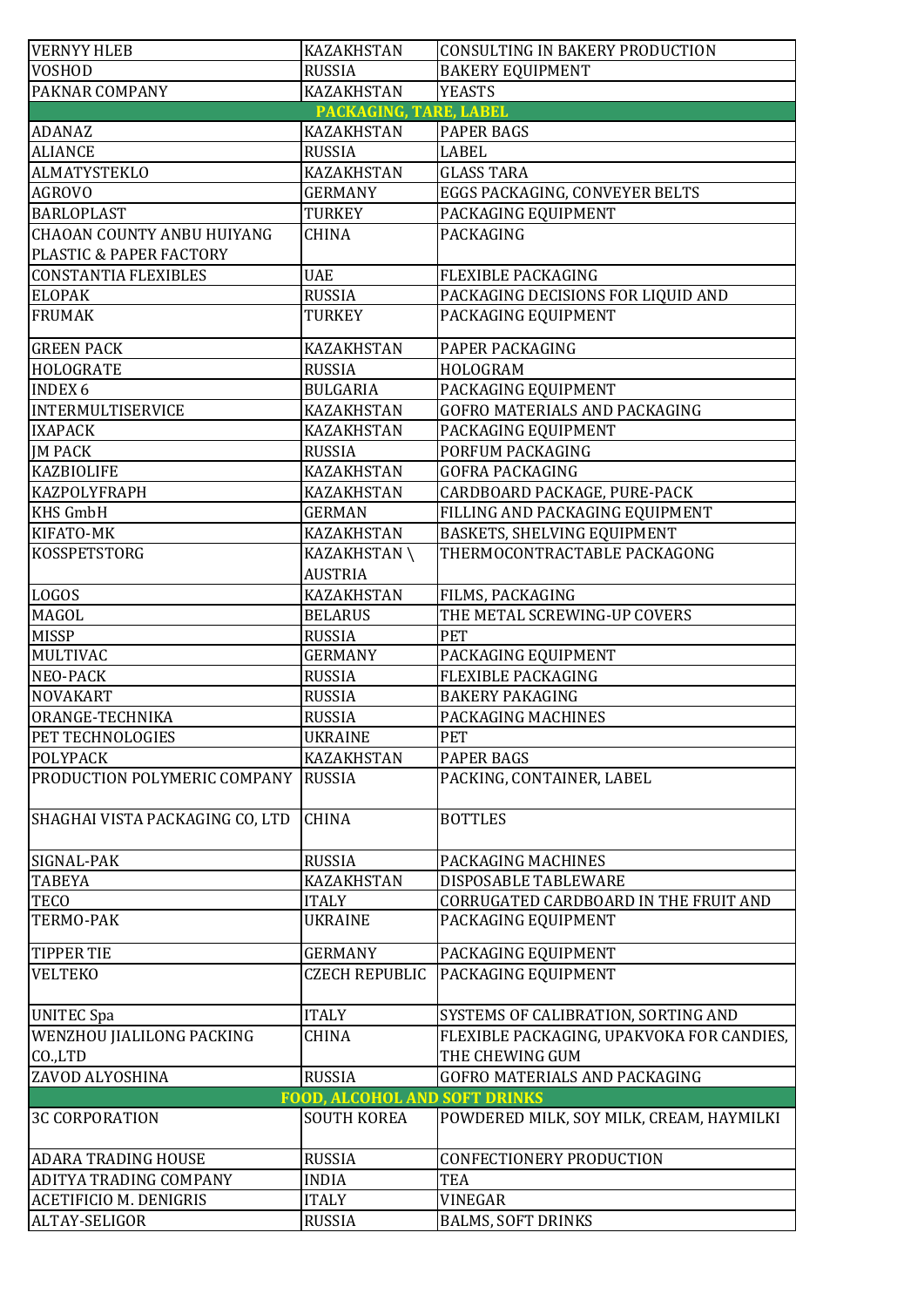| ALTAYVITAMIN                         | <b>RUSSIA</b>      | DIETARY SUPPLEMENTS AND VITAMIN         |
|--------------------------------------|--------------------|-----------------------------------------|
|                                      |                    | <b>COMPLEXES</b>                        |
| <b>ALTAI-ZANDDORN</b>                | <b>RUSSIA</b>      | <b>JUICE AND NECTARS</b>                |
| <b>ALTAISKIE LUGA</b>                | <b>KAZAKHSTAN</b>  | <b>MEAT PRODUCTS</b>                    |
| ALTION (IP IONENKO O. A.)            | <b>RUSSIA</b>      | TEA, COFFEE, COCOA DRINKS               |
| <b>ANBU HUYANG</b>                   | <b>CHINA</b>       | <b>FOOD STUFF</b>                       |
| ANHUI QIANGWANG FLAVOURING FO CHINA  |                    | PORTABLE SOUP, SALT, INSTANT SOUP       |
| OD CO.,LTD                           |                    |                                         |
| <b>ANI BISKUVI</b>                   | <b>TURKEY</b>      | CONFECTIONERY                           |
| <b>ASIA CONTRACT</b>                 | <b>RUSSIA</b>      | PRODUCTION AND SALES OF INGREDIENTS FOR |
|                                      |                    | <b>JAPANESE CUISINE</b>                 |
| <b>ATA MARKETING</b>                 | <b>KAZAKHSTAN</b>  | CONFECTIONERY                           |
| <b>AVOCADO</b>                       | <b>POLAND</b>      | FLAVOURING, ADDITIVS                    |
| <b>AZIZ FARID GEN AND PRESS AND</b>  | <b>AFGHANISTAN</b> | <b>COTTON AND EDIBLE OIL</b>            |
| EDIBLE OIL PROCESSING COMPANY        |                    |                                         |
|                                      |                    |                                         |
| AZO-ELITA                            | KYRGYZSTAN         | <b>BAKERY PRODUCTS</b>                  |
| <b>AYDIGO</b>                        | <b>RUSSIA</b>      | TEA, SAUCES                             |
| <b>BAITEREK-4</b>                    | <b>KAZAKHSTAN</b>  | CANNED VEGATABLES, FRUITS               |
| <b>BIZHAN</b>                        | <b>KAZAKHSTAN</b>  | <b>MEAT PRODUCTS</b>                    |
| <b>BEIJING HERONSBILL FOOD</b>       | <b>CHINA</b>       | TEA, INSTANT JUICE, FOOD ADDITIVES      |
| MATERIAL Co, Ltd.                    |                    |                                         |
| <b>BRIG</b>                          | <b>KAZAKHSTAN</b>  | ALCOHOL AND NONALCOHOL DRINKS           |
| <b>BOLASHAK</b>                      | <b>KAZAKHSTAN</b>  | <b>MEAT PRODUCTS</b>                    |
| <b>COMPLEX BAR</b>                   | <b>KAZAKHSTAN</b>  | <b>SYRUPS</b>                           |
| <b>CHERKIZOVO TRADE HOUSE</b>        | <b>RUSSIA</b>      | PRODUCTION AND SALES OF POULTRY MEAT    |
| DANA INTERNATIONAL TRADING           | <b>IRAN</b>        | <b>FOOD STUFF</b>                       |
| <b>DOGUS CAY</b>                     | <b>TURKEY</b>      | <b>TEA</b>                              |
| DZERZHINSK AGROKOMBINAT              | <b>BELARUS</b>     | MEAT, POULTRY                           |
| <b>EMIX</b>                          | <b>POLAND</b>      | DOUGH AND POWDER DESSERTS               |
| <b>ENGLISH BISCUIT MANUFACTURERS</b> | <b>PAKISTAN</b>    | <b>FLOUR CONFECTIONERY</b>              |
| <b>EUROPEAN QUALITY CHEESE</b>       | <b>BULGARIA</b>    | DAIRY PRODUCTS, CHEESE                  |
| <b>FAMILKY</b>                       | ЧЕХИЯ              | CONFECTIONERY                           |
| FRUITMARKETING LTD.                  | HUNGARY            | CHERRY, APPLES, PRODUCTS FROM THEM      |
| <b>GALEN PHARMACEUTICAL PLANT</b>    | <b>RUSSIA</b>      | HEALTHY FOOD, SYRUPS                    |
| <b>GHULAMI BROTHERS COMPANY</b>      | AFGHANISTAN        | DRIED VEGETABLES, DRIED FRUIT AND       |
|                                      |                    | NUTS/EXPORTING                          |
| <b>GOLDEN AGE</b>                    | <b>KAZAKHSTAN</b>  | CONFECTIONERY, CANDIES                  |
| <b>GOLDEN TIPS TEA</b>               | <b>INDIA</b>       | <b>TEA</b>                              |
| <b>GREEN FOODS</b>                   | <b>KAZAKHSTAN</b>  | <b>GROSERY</b>                          |
| <b>GROVE SERVICES</b>                | <b>USA</b>         | MEAT, POULTRY, EGGS                     |
| <b>HAKAN AGRI</b>                    | <b>USA</b>         | <b>FOOD STUFF</b>                       |
| HARRISONS MALAYALAM LIMITED          | <b>INDIA</b>       | <b>TEA</b>                              |
| <b>HORS COFFEE HOUSE</b>             | <b>RUSSIA</b>      | <b>COFFEE</b>                           |
| <b>JBS BEEF</b>                      | <b>BRAZIL</b>      | PRODUCTION OF MEAT                      |
| J.F.M. COMPANY                       | KAZAKHSTAN         | <b>CANNED FISH</b>                      |
| <b>JS TRADING</b>                    | <b>SOUTH KOREA</b> | SOUSES, KETCHUP, MUSTARDS               |
| <b>KAZKON</b>                        | <b>KAZAKHSTAN</b>  | <b>COOKIES</b>                          |
| <b>KARAGANDY NAN</b>                 | <b>KAZAKHSTAN</b>  | PASTA, BAKERY                           |
| <b>KOLBERG PRODUCTION</b>            | <b>UZBEKISTAN</b>  | <b>MEAT PRODUCTS</b>                    |
| <b>KUBAN-EXPRESS</b>                 | <b>RUSSIA</b>      | <b>BEVERAGE, JUICES</b>                 |
| <b>LANDSCAPE OF FLAVOR</b>           | <b>BULGARIA</b>    | <b>MEAT AND MEAT PRODUCTS</b>           |
| <b>LOC MARIA BISCUITS</b>            | <b>FRANCE</b>      | CONFECTIONERY                           |
| <b>LOTTE KOLSON</b>                  | ПАКИСТАН           | MACARONI AND CONFECTIONERY              |
| <b>LIPITSKPIVO</b>                   | <b>RUSSIA</b>      | <b>BEER</b>                             |
| LÜBECKER MARZIPAN FABRIK             | <b>GERMANY</b>     | CONFECTIONERY, CHOCOLATE                |
| <b>MABROC TEAS</b>                   | <b>SRI LANKA</b>   | TEA                                     |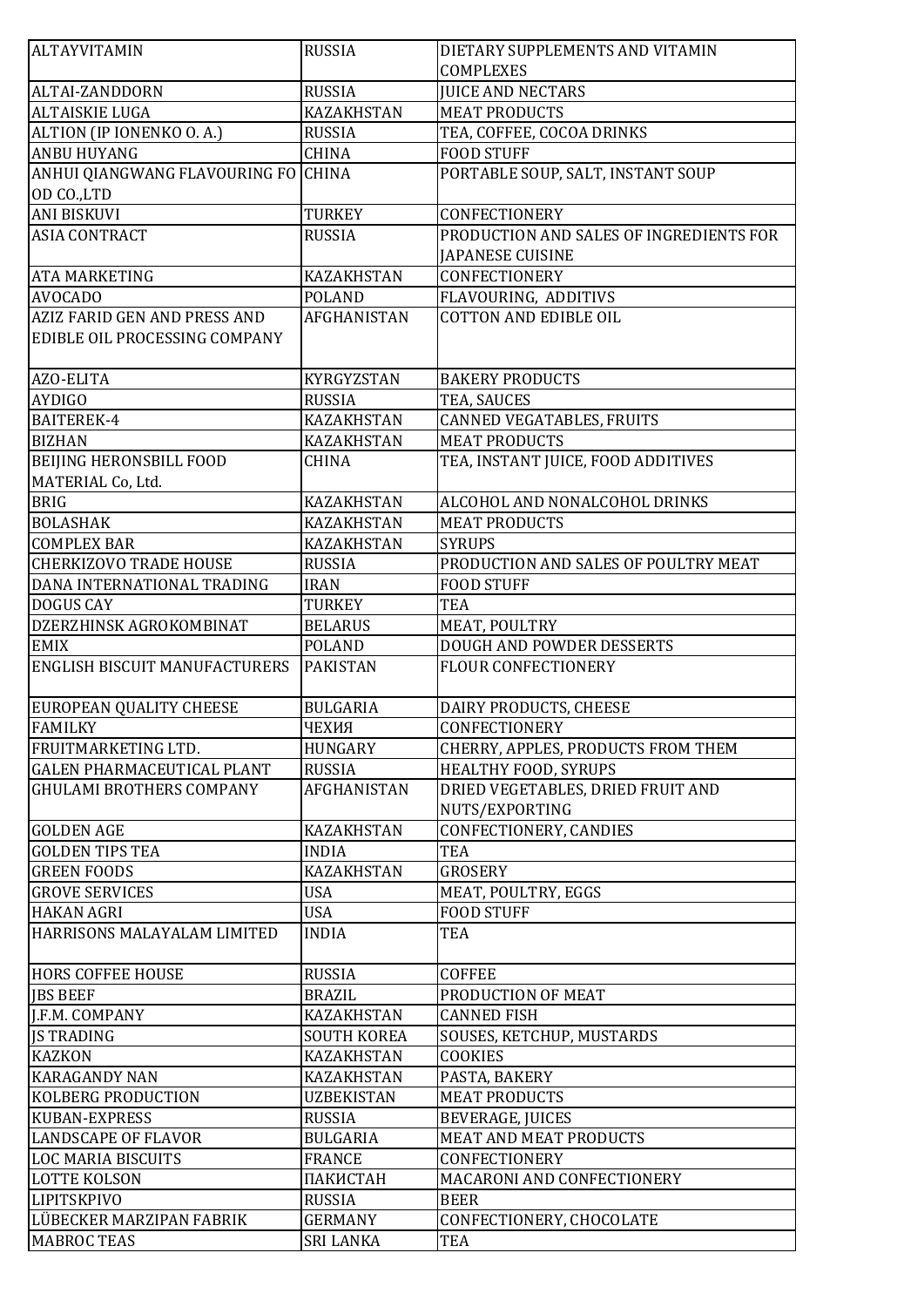| MIROSLAVIE                          | <b>RUSSIA</b>      | <b>MEAT AND FISH PRODUCTS</b>          |
|-------------------------------------|--------------------|----------------------------------------|
| <b>MINSK KRISTALL</b>               | <b>BELARUS</b>     | <b>ALCOHOL DRINKS</b>                  |
| <b>MINSK MEAT PLANT</b>             | <b>BELARUS</b>     | <b>MEAT PRODUCTS</b>                   |
| MONGOL TOBACCO                      | MONGOLIA           | TOBACCO PRODUCTS                       |
| <b>MONTAIIRE FARMS</b>              | <b>USA</b>         | MEAT, CHICKEN, MEAT PRODUCTS           |
| MOSHUROVSKIY KONSERVNYI             | <b>UKRAINE</b>     | CANNED VEGATABLES, FRUITS              |
| ZAVOD                               |                    |                                        |
| <b>NALCHIK MILK PLANT</b>           | <b>RUSSIA</b>      | MILK, DAIRY PRODUCTS AND CHEESE        |
| <b>NAMNIK</b>                       | <b>IRAN</b>        | <b>FOOD STUFF</b>                      |
| <b>NOCHAWON</b>                     | <b>SOUTH KOREA</b> | ORGANIC TEA, DRINKS                    |
| OLEIFICIO BASSO FEDELE FIGLI        | <b>ITALY</b>       | <b>OLIVE OIL</b>                       |
| OMSK REGIONAL AGENCY OF             | <b>RUSSIA</b>      | FOOD STUFF, BEVERAGE                   |
| DEVELOPMENT AND INVESMENT           |                    |                                        |
|                                     |                    |                                        |
| OMSK MINERAL WATER PLANT            | <b>RUSSIA</b>      | PRODUCTION OF MINERAL WATERS AND OTHER |
|                                     |                    | <b>SOFT DRINKS</b>                     |
| <b>PACKNAR</b>                      | <b>KAZAKHSTAN</b>  | <b>INGREDIENTS, JAM</b>                |
| <b>PERDUE FARMS</b>                 | <b>USA</b>         | <b>CHICKEN MEAT, EGGS</b>              |
| PERFECT GRIOUP MANUFACTURE          | MALAYSIA           | CONFECTIONERY                          |
| PETELINO TRADE HOUSE                | <b>RUSSIA</b>      | POULTRY MEAT, EGG                      |
| PIENO ZVAIGZDES                     | LITHUANIA          | <b>CHEESE</b>                          |
| PINSKY MEAT PROCESSING PLANT        | <b>BELARUS</b>     | SAUSAGES                               |
|                                     |                    |                                        |
| PILGRIM'S PRIDE                     | <b>USA</b>         | <b>FRESH CHICKEN</b>                   |
| <b>POLISH MUSTARD</b>               | <b>POLAND</b>      | TRADITIONAL POLISH MUSTARD             |
| PREMIER'S TEA LTD                   | <b>INDIA</b>       | <b>TEA</b>                             |
| <b>PROCHIZ</b>                      | <b>INDONESIA</b>   | CHEESE, SNACKS, MAYONNAISE             |
| <b>PRODMARKET</b>                   | <b>RUSSIA</b>      | PRODUCTION AND IMPLEMENTATION OF CANDY |
|                                     |                    | STORES, SAUSAGES, SEAFOOD, SOFT DRINKS |
|                                     |                    |                                        |
| PRODPOSTAVKA                        | <b>RUSSIA</b>      | PRODUCTION OF SMALL LOAFS AND          |
|                                     |                    | CONFECTIONERY                          |
| <b>PTICEPROM</b>                    | <b>RUSSIA</b>      | <b>POULTRY AND EGGS</b>                |
| PT. KAPAL API GLOBAL                | <b>INDONESIA</b>   | <b>INSTANT COFFEE, CREAM POWDER</b>    |
| PT. MULIA BOGA RAYA                 | <b>INDONESIA</b>   | <b>FROZEN FOOD</b>                     |
| <b>RAJSI GROUP</b>                  | <b>INDIA</b>       | CONFECTIONERY                          |
| RAHMAT NAZAR LTD                    | AFGHANISTAN        | <b>DRIED FRUIT AND NUTS</b>            |
| <b>RIDERS RESORT LTD.</b>           | <b>HUNGARY</b>     | NONALCOHOLIC BEER, ENERGY DRINKS       |
| <b>ROX ENERGY DRINK</b>             | <b>GERMANY</b>     | <b>ENERGETIC DRINKS</b>                |
| ROYAL TRADE COMPANY                 | KYRGYZSTAN         | <b>FOOD STUFF AND DRINKS</b>           |
| RURAL RESTRUCTURING AGENCY          | <b>UZBEKISTAN</b>  | <b>VEGETABLES AND FRUITS</b>           |
| <b>UNDER THE MINISTRY OF</b>        |                    |                                        |
| <b>AGRICULTURE AND WATER</b>        |                    |                                        |
| <b>RESOURCES OF THE REPUBLIC OF</b> |                    |                                        |
| <b>UZBEKISTAN</b>                   |                    |                                        |
| <b>SARIR</b>                        | <b>IRAN</b>        | <b>FOOD STUFF</b>                      |
| SEDAQAT COOPERATIVE                 | AFGHANISTAN        | <b>POTATO</b>                          |
| <b>SIBIRSKIY KHOLOD</b>             | <b>RUSSIA</b>      | <b>ICE-CREAM</b>                       |
| <b>SIBSNACK</b>                     | <b>RUSSIA</b>      | <b>SNACKS</b>                          |
| <b>SLADKY SAKHAR</b>                | <b>RUSSIA</b>      | <b>GROSERY</b>                         |
| SLADRAYA SLABODA                    | <b>RUSSIA</b>      | CONFECTIONERY                          |
| <b>SMACHNO</b>                      | <b>RUSSIA</b>      | CANNED VEGATABLES, FRUITS              |
| <b>SHANGHAI E-HERB FOOD</b>         | <b>CHINA</b>       | TEA                                    |
|                                     |                    |                                        |
| TECHNOLOGY CO., LTD                 |                    |                                        |
| SHANGHAI VISTA PACKAGING CO,        | <b>CHINA</b>       | ALCOHOL AND NONALCOHOL DRINKS          |
| <b>LTD</b>                          |                    |                                        |
| SHAOXING KANGFENG TEA CO., LTD.     | <b>CHINA</b>       | TEA                                    |
|                                     |                    |                                        |
| <b>TAJ FOODS</b>                    | <b>PAKISTAN</b>    | <b>FRESH FRUIT</b>                     |
| TAZIJ MEATS & FOOD                  | <b>PAKISTAN</b>    | MEAT (MUTTON, BEEF)                    |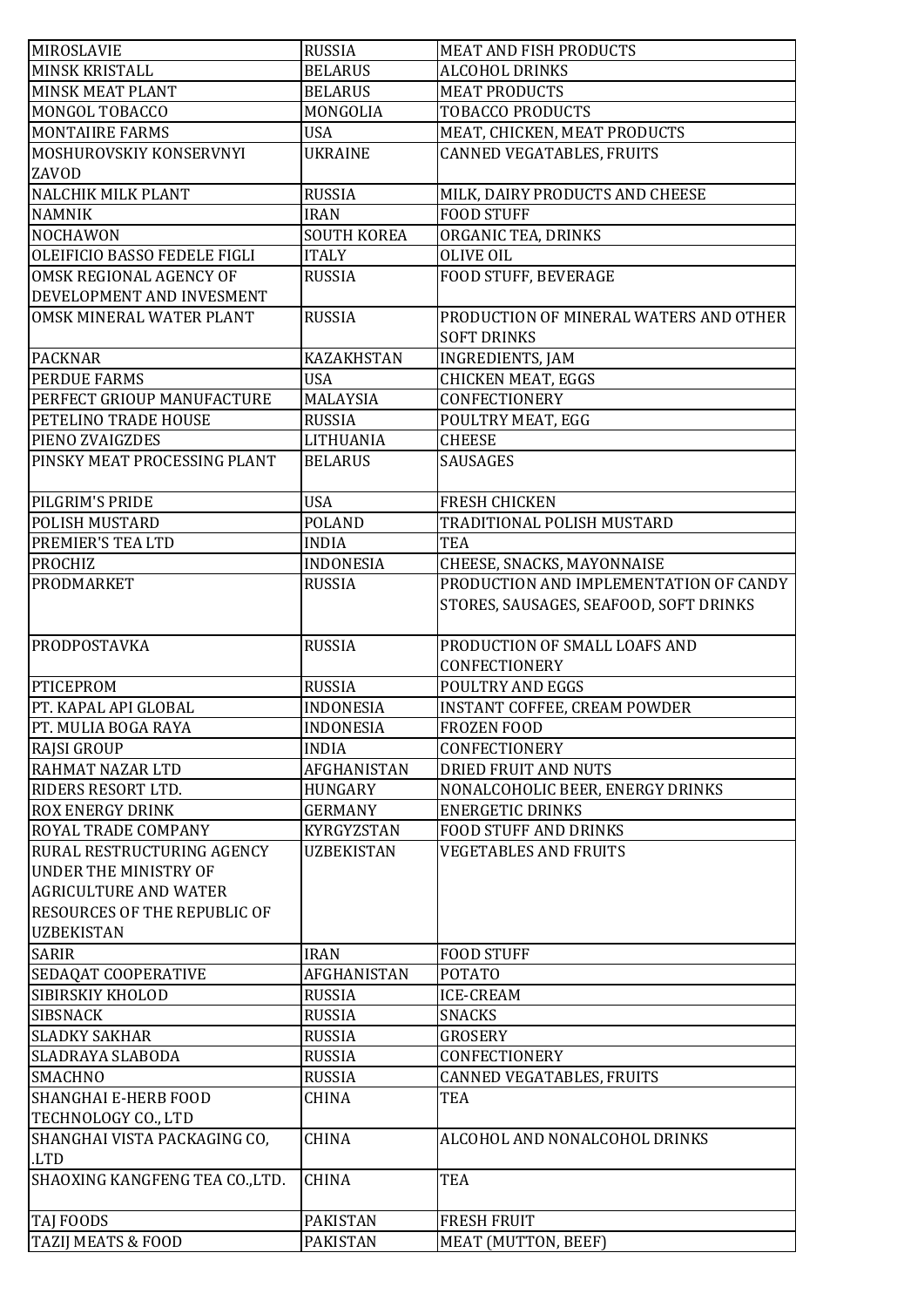| <b>TAPAL TEA</b>                                                       | <b>PAKISTAN</b>                       | <b>TEA</b>                                                             |
|------------------------------------------------------------------------|---------------------------------------|------------------------------------------------------------------------|
| TORREFAZIONE ADRIATICA                                                 | <b>ITALY</b>                          | <b>COFFEE</b>                                                          |
| USA DEPARTMENT OF AGRICULTURE USA                                      |                                       | MEAT, POULTRY, EGGS                                                    |
| <b>USA MEAT EXPORT FEDERATION</b>                                      | <b>USA</b>                            | <b>MEAT AND MEAT PRODUCTS</b>                                          |
| <b>USA POULTRY &amp; EGG EXPORT</b>                                    | <b>USA</b>                            | POULTRY MEAT, EGG                                                      |
| COUNCIL                                                                |                                       |                                                                        |
| <b>URZHUMSKIY PRODUCT</b>                                              | <b>RUSSIA</b>                         | <b>BEVERAGE, JUICES</b>                                                |
| UZI WOJCIECH UZIEBLO                                                   | <b>POLAND</b>                         | DISTRIBUTOR FOOD AND BEVERAGE                                          |
| <b>VANDELIS</b>                                                        | <b>BELGIUM</b>                        | CONFECTIONERY, DAIRY PRODUCTS, DRIED                                   |
|                                                                        |                                       | <b>FRUITS AND BERRIES</b>                                              |
| <b>VINODEL</b>                                                         | <b>KAZAKHSTAN</b>                     | <b>WINE PRODUCTION</b>                                                 |
| <b>VNESHTORGRESURS</b>                                                 | <b>RUSSIA</b>                         | INDUSTRIAL CHEMISTRY AND DETERGENTS FOR<br>THE FOOD INDUSTRY           |
| <b>VIKRMA IMPEX</b>                                                    | <b>INDIA</b>                          | <b>TEA</b>                                                             |
| XIAMEN XINTUOTIAN IMPORT &<br><b>EXPORT CO., LTD</b>                   | <b>CHINA</b>                          | <b>CANNED FOOD</b>                                                     |
| <b>ZNATNYE PRODUCTY</b>                                                | <b>RUSSIA</b>                         | <b>FROZEN MEAT PRODUCTS</b>                                            |
| <b>GOMELSKIE TRADICII VKUSA</b>                                        | <b>BELARUS</b>                        | <b>FOOD STUFF</b>                                                      |
|                                                                        | <b>INGREDIENTS, ADDITIVES, SPICES</b> |                                                                        |
| <b>ALKIM BRP</b>                                                       | <b>KAZAKHSTAN</b>                     | INGREDIENTS FOR FOOD INDUSTRY, FLAVORS                                 |
| <b>ASIA CONTRACT</b>                                                   | <b>RUSSIA</b>                         | <b>JAPAN FOOD INGREDIENTS</b>                                          |
| <b>BAKELS AROMATIC</b>                                                 | <b>SWEDEN</b>                         | <b>INGREDIENTS FOR BREAD BAKING</b>                                    |
| <b>BEIJING HERONSBILL FOOD</b>                                         | <b>CHINA</b>                          | <b>FOOD ADDITIVES</b>                                                  |
| MATERIAL Co., Ltd                                                      |                                       |                                                                        |
| <b>BONAROM</b>                                                         | <b>TURKEY</b>                         | INGREDIENTS, SAUCES, FRAGRANCES                                        |
| <b>FOODING GROUP LIMITED</b>                                           | <b>CHINA</b>                          | <b>INGREDIENTS, ADDITIVES</b>                                          |
| GUSHEN BIOLOGICAL TECHNOLOGY<br>GROUP CO., LTD                         | <b>CHINA</b>                          | <b>SOY PROTEIN</b>                                                     |
| <b>JBS</b>                                                             | <b>BRAZIL</b>                         | <b>INGREDIENTS, COLLAGEN</b>                                           |
| <b>KOSSPETSTORG</b>                                                    | KAZAKHSTAN /                          | <b>INGREDIENTS, ADDITIVES, SPICES</b>                                  |
|                                                                        | <b>AUSTRIA</b>                        |                                                                        |
| <b>NOVAPROM</b>                                                        | <b>BRAZIL</b>                         | INGREDIENTS FOR THE FOOD INDUSTRY.<br>COLLAGEN                         |
| <b>PACKNAR</b>                                                         | <b>KAZAKHSTAN</b>                     | <b>INGREDIENTS FOR FOOD INDUSTRY</b>                                   |
| <b>SHANDONG BAISHENG</b><br>BIOTECHNOLOGY CO., LTD                     | <b>CHINA</b>                          | SODIUM GLUCONATE                                                       |
| QUANGWANG FLAVOURING                                                   | <b>CHINA</b>                          | <b>INGREDIENTS, ADDITIVES</b>                                          |
| <b>VANDELIS BVBA</b>                                                   | <b>BELGIUM</b>                        | <b>INGREDIENTS FOR CONFECTIONERY AND</b>                               |
|                                                                        |                                       | <b>BAKERY</b>                                                          |
| <b>VISTERRA</b>                                                        | <b>RUSSIA</b>                         | INGREDIENTS, ADDITIVE, SPICE                                           |
|                                                                        | <b>NATIONAL STANDS AND GROUPS</b>     |                                                                        |
| <b>AFGHANISTAN NATIONAL GROUP</b>                                      | AFGHANISTAN                           | <b>FOOD STUFF, BEVERAGE</b>                                            |
| AGRICULTURAL MARKETING CENTRE HUNGARY<br>LTD.                          |                                       | NATIONAL TRADING HOUSE                                                 |
| <b>ALTAI REGION BUSSINESS</b>                                          | <b>RUSSIA</b>                         | GROUP ORGANIZER, FOOD STUFF, BEVERAGE                                  |
| <b>INCUBATOR</b>                                                       |                                       |                                                                        |
| <b>CERMAC</b>                                                          | <b>ITALY</b>                          | THE EXPORT CONSORTIUM OF ITALIAN<br>PRODUCERS OF AGRICULTURAL MACHINES |
| <b>DEPARTMENT OF ASSISTANCE TO</b><br><b>INVESTMENTS OF EMBASSY OF</b> | <b>POLAND</b>                         | <b>INVESTMENTS ASSISTANCE</b>                                          |
| POLAND IN KAZAKHSTAN                                                   |                                       |                                                                        |
| <b>EXPORT SUPPORT CENTER KIROV</b><br><b>REGION</b>                    | <b>RUSSIA</b>                         | FOOD STUFF, BEVERAGE                                                   |
| <b>GERMAN GROUP</b>                                                    | <b>GERMANY</b>                        | FOOD INDUSTRY EQUIPMENT, INGREDIENTS.<br>PACKAGING, SERVICES           |
| HUNGARIAN NATIONAL TRADING<br><b>HOUSE</b>                             | <b>HUNGARY</b>                        | <b>AID FOR TRADE</b>                                                   |